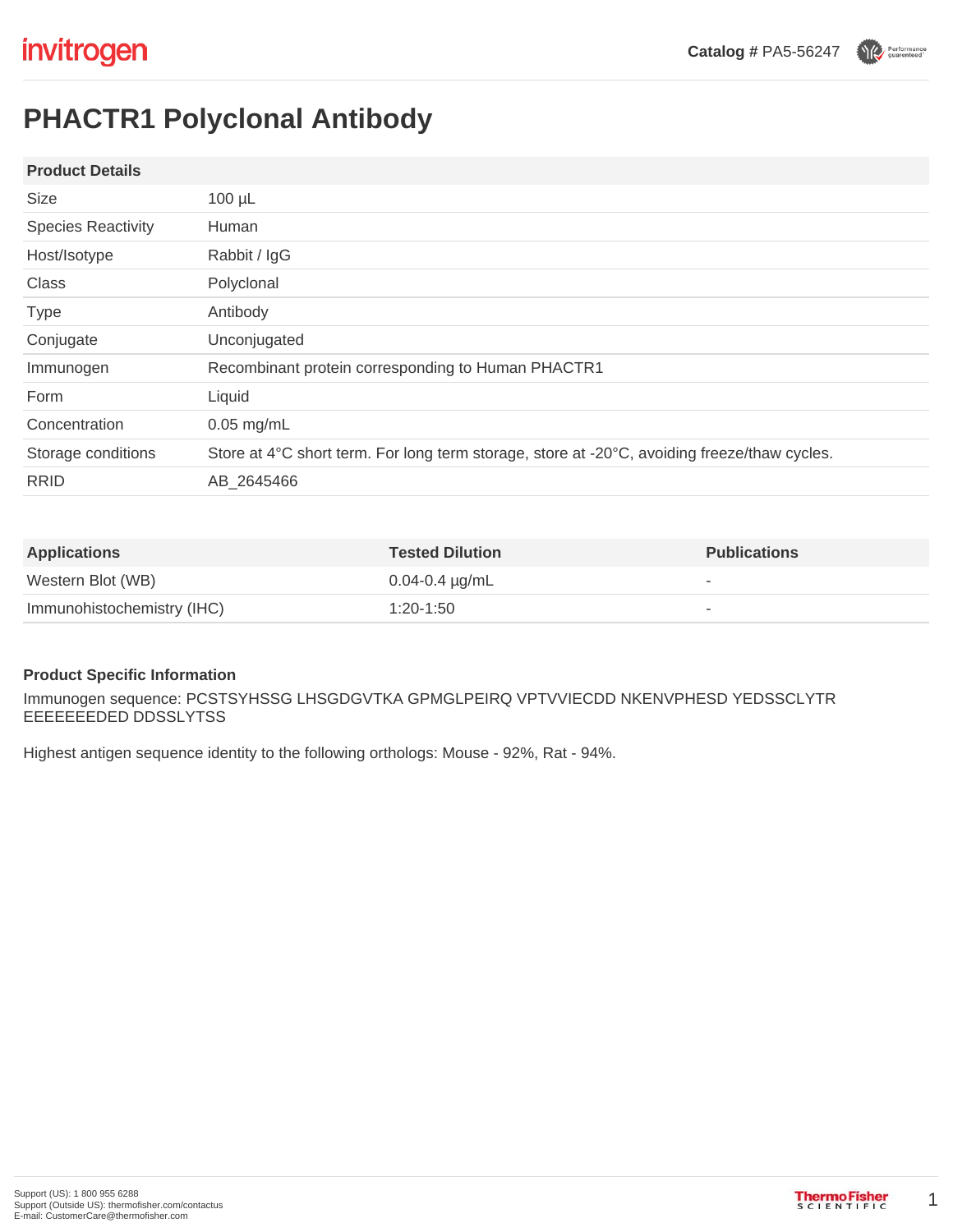# **Advanced Verification Data**



### **PHACTR1 Antibody (PA5-56247)**

Relative expression in different tissues in IHC: Detection of differential expression levels of PHACTR1 demonstrates antibody specificity. Immunohistochemical analysis of PHACTR1 using anti-PHACTR1 Polyclonal Antibody (Product # PA5- 56247), shows significant staining of PHACTR1 in human cerebral cortex and shows minimal or weak staining in human pancreas tissues. The relative expression levels of PHACTR1 within each tissue is shown using RNA-Seq. Relative expression validation info.



### **Product Images For PHACTR1 Polyclonal Antibody**

**RNA ITPMI** 

16 20



### **PHACTR1 Antibody (PA5-56247) in IHC**

Immunohistochemical staining of PHACTR1 in human lateral ventricle using a PHACTR1 Polyclonal Antibody (Product # PA5-56247) shows strong cytoplasmic positivity in neuronal cells.



### **PHACTR1 Antibody (PA5-56247) in IHC**

Immunohistochemical staining of PHACTR1 in human pancreas using PHACTR1 Polyclonal Antibody (Product # PA5-56247) shows low expression as expected.

2